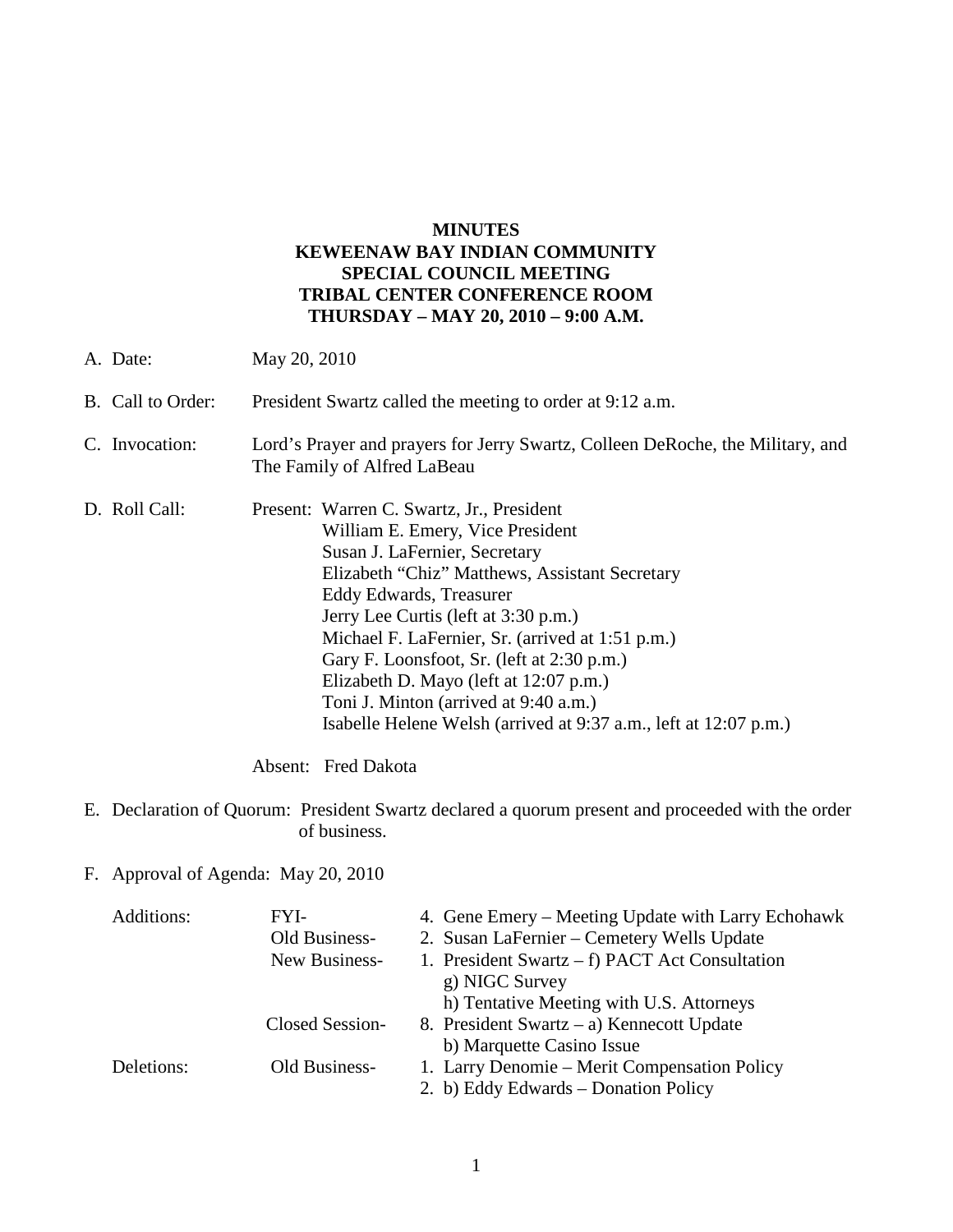**MOTION MADE BY WILLIAM E. EMERY TO APPROVE THE AGENDA WITH THE CHANGES. SUPPORTED BY GARY F. LOONSFOOT, SR. SEVEN IN FAVOR (William E. Emery, Susan J. LaFernier, Elizabeth "Chiz" Matthews, Eddy Edwards, Jerry Lee Curtis, Gary F. Loonsfoot, Sr., Elizabeth D. Mayo), OPPOSED - 0, ABSTAINING - 0, FOUR ABSENT (Fred Dakota, Michael F. LaFernier, Sr., Toni J. Minton, Isabelle H. Welsh), MOTION CARRIED.** 

G. For Your Information:

- 1. Superior National Bank KBIC Guaranteed Loan Program Account Summary, May 13, 2010
- 2. Invite from the Superiorland Soccer Association to Kaufman Sports Complex New Pavilion Dedication June 8, 2010 in Marquette
- 3. Environmental Health and Safety Survey Report for 4 Seasons Inn
- 4. William Emery, Vice President Bay Mills Meeting Update with Assistant Secretary, Larry Echohawk that he and Fred Dakota attended
- H. Old Business:
	- 1. Eddy Edwards, Treasurer Schedule 2<sup>nd</sup> Reading Amendment to Tribal Code Domestic Relations 2010-05

The  $2<sup>nd</sup>$  Reading is scheduled for June 10, 2010 at 5:00 p.m. (following the Council Meeting)

2. Susan LaFernier, Secretary – Cemetery Wells Update – a meeting is scheduled with the Bureau and Jason Ayres on work to be done at the Pinery cemetery. Mike LaFernier is getting the well fixed at the Pinery Cemetery and he has an estimate from Larson Well Drilling, LLC for \$4,936.20 for the Assinins hand pump.

**MOTION MADE BY GARY F. LOONSFOOT, SR. TO APPROVE THE WELL AT THE ASSININS CEMETERY IN THE AMOUNT OF \$4,936.20 OUT OF THE GENERAL FUND. SUPPORTED BY ELIZABETH D. MAYO. SEVEN IN FAVOR (William E. Emery, Susan J. LaFernier, Elizabeth "Chiz" Matthews, Eddy Edwards, Jerry Lee Curtis, Gary F. Loonsfoot, Sr., Elizabeth D. Mayo), OPPOSED - 0, ABSTAINING - 0, FOUR ABSENT (Fred Dakota, Michael F. LaFernier, Sr., Toni J. Minton, Isabelle H. Welsh), MOTION CARRIED.** 

- I. New Business:
	- 1. President Swartz
		- a) Committee Appointments one application was received from Philomena Ekdahl for the Health Board. By Council consensus she was appointed.

Three applications were received for the Cultural Committee from Leo Durant, Cody Blue, and Toni Minton. By Council consensus all three were appointed.

Elizabeth Mayo inquired about the Ojibwa Housing Board's By-laws. President Swartz and Gary Loonsfoot, Sr. will review.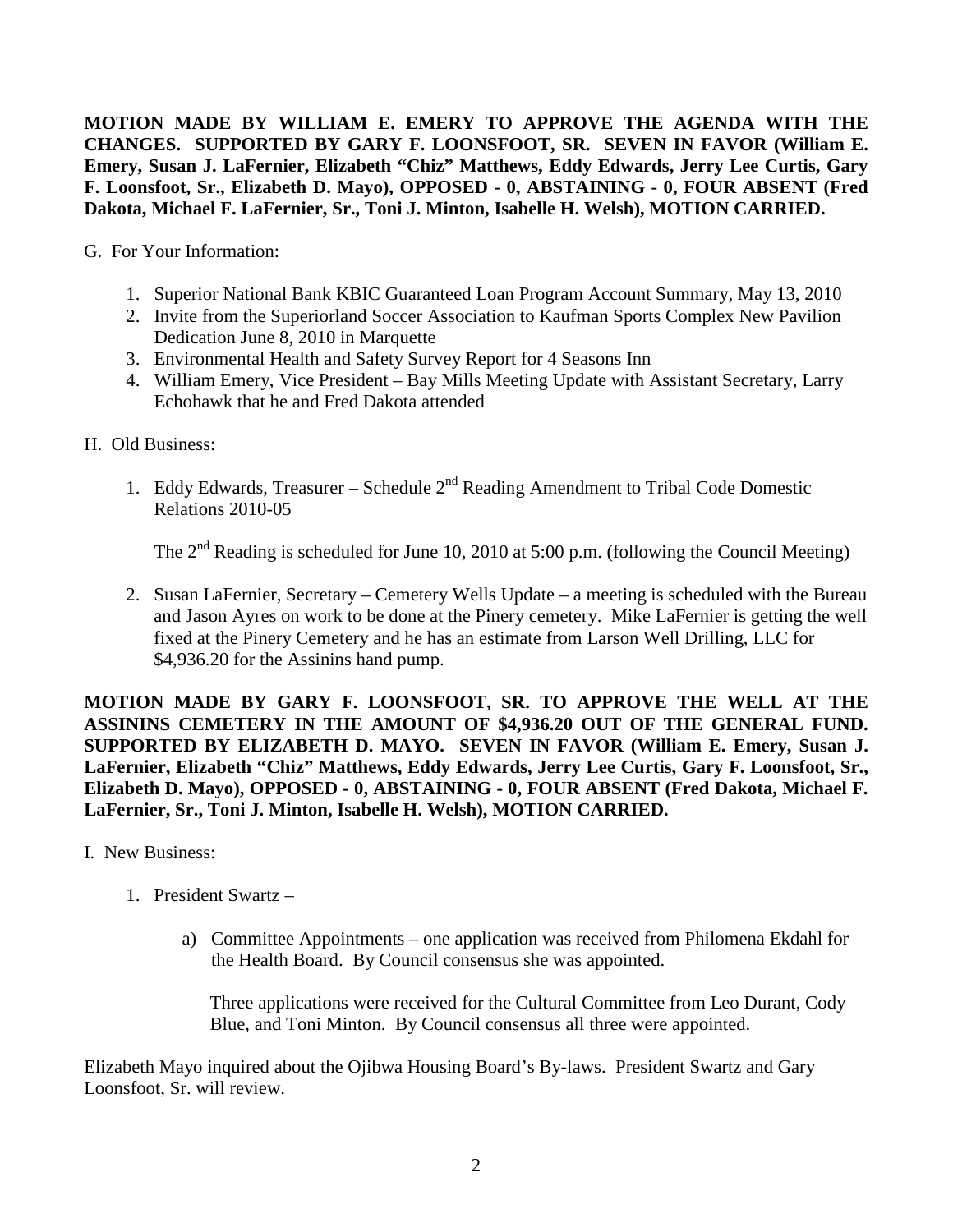### **Isabelle Welsh arrived at 9:37 a.m.**

b) Negaunee Township Fire Department Request for Use of Airport for Training on August 4, 2010. Elizabeth Mayo would like to see our Fire Departments attend this training.

### **Toni Minton arrived at 9:40 a.m.**

**MOTION MADE BY WILLIAM E. EMERY TO APPROVE THE REQUEST FROM NEGAUNEE TOWNSHIP TO USE THE TARMAC AT THE AIRPORT FOR THE PROPANE EMERGENCY PROGRAM TRAINING. SUPPORTED BY SUSAN J. LAFERNIER. EIGHT IN FAVOR (William E. Emery, Susan J. LaFernier, Elizabeth "Chiz" Matthews, Eddy Edwards, Jerry Lee Curtis, Gary F. Loonsfoot, Sr., Elizabeth D. Mayo, Isabelle H. Welsh), OPPOSED - 0, ONE ABSTAINING (Toni J. Minton), TWO ABSENT (Fred Dakota, Michael F. LaFernier, Sr.), MOTION CARRIED.**

> c) Joseph O'Leary 2% Revenue Request – The Council considers it a 2% distribution, not a payment in lieu of taxes. The 2% comes from the compact (consent agreement) not the property tax case.

#### **Break: 10:38 – 10:55 a.m.**

**MOTION MADE BY EDDY EDWARDS TO APPROVE THE LIST OF 2% DISTRIBUTIONS FOR BARAGA FOR GENERAL PURPOSES ONLY AND TO DRAFT A RESOLUTION. SUPPORTED BY WILLIAM E. EMERY. SIX IN FAVOR (William E. Emery, Elizabeth "Chiz" Matthews, Eddy Edwards, Jerry Lee Curtis, Gary F. Loonsfoot, Sr., Isabelle H. Welsh), THREE OPPOSED (Susan J. LaFernier, Elizabeth D. Mayo, Toni J. Minton), ABSTAINING - 0, TWO ABSENT (Fred Dakota, Michael F. LaFernier, Sr.), MOTION CARRIED.**

Elizabeth Mayo stated her opposition: She does not feel it was right to give more than what was requested and she feels it needed more review.

Susan LaFernier stated her opposition: She does not believe the amounts given are fair.

It was suggested by the President to do an assessment on value to comply with the consent judgment.

**MOTION MADE BY TONI J. MINTON TO APPROVE KEN MARSHALL TO MAKE AN ASSESSMENT OF THE BARAGA AND MARQUETTE CASINOS. SUPPORTED BY EDDY EDWARDS. SIX IN FAVOR (William E. Emery, Elizabeth "Chiz" Matthews, Eddy Edwards, Jerry Lee Curtis, Gary F. Loonsfoot, Sr., Toni J. Minton), THREE OPPOSED (Susan J. LaFernier, Elizabeth D. Mayo, Isabelle H. Welsh), ABSTAINING - 0, TWO ABSENT (Fred Dakota, Michael F. LaFernier, Sr.), MOTION CARRIED.** 

Elizabeth Mayo stated her opposition: She feels it can eventually hurt the Tribe.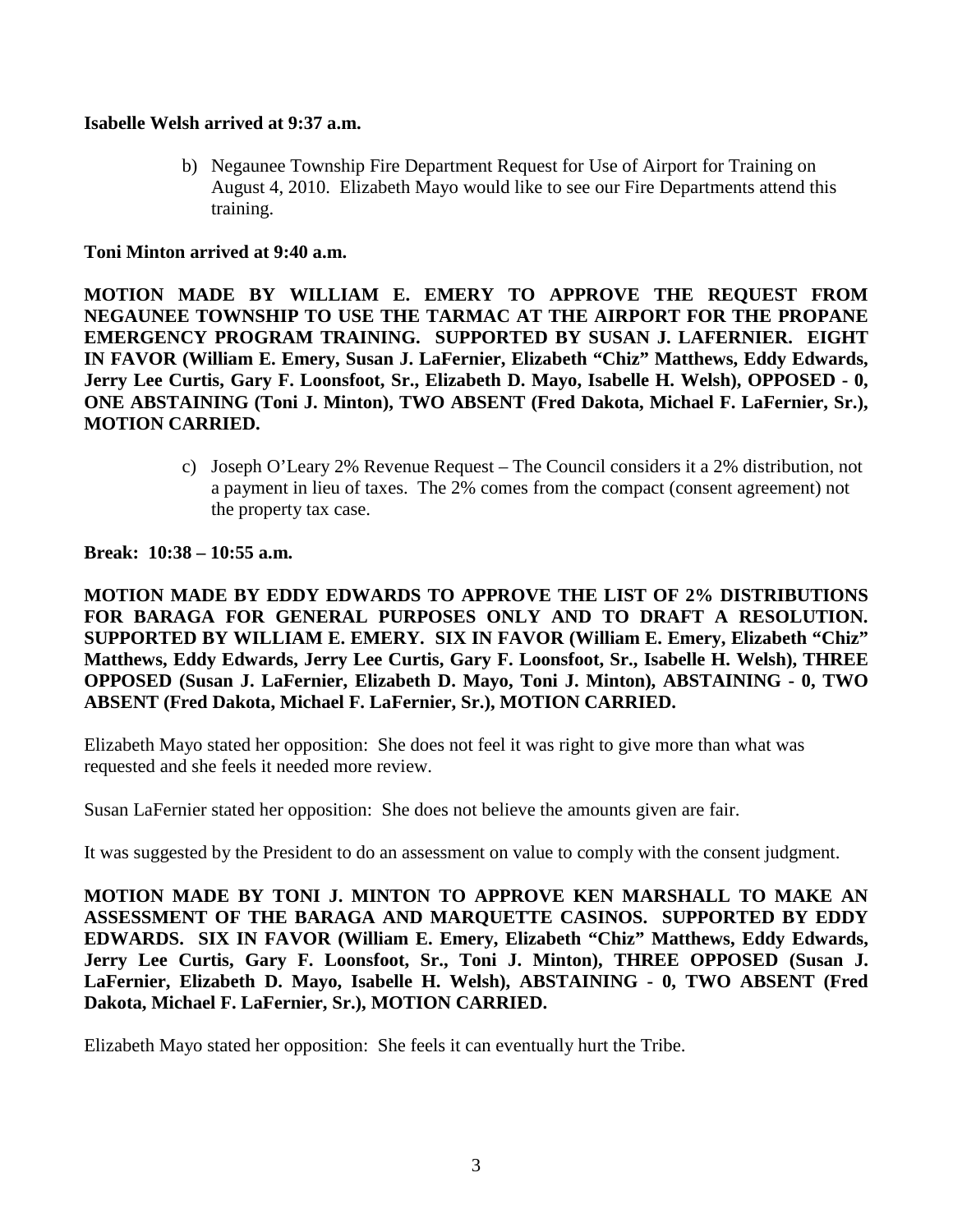- d) FYI Lakeside Issue Bob Ross is offering to sell the Lakeside to the Tribe for \$4 million. The Casino Task Force will review the proposal.
- e) Resolution KB-1754-2010 Transfer Balances of Proceeds of Labor Trust Funds to KBIC from the Office of Special Trustee for American Indians

**MOTION MADE BY GARY F. LOONSFOOT, SR. TO APPROVE RESOLUTION KB-1754- 2010 TRANSFER PROCEEDS OF LABOR FUNDS TO KBIC. SUPPORTED BY EDDY EDWARDS. NINE IN FAVOR (William E. Emery, Susan J. LaFernier, Elizabeth "Chiz" Matthews, Eddy Edwards, Jerry Lee Curtis, Gary F. Loonsfoot, Sr., Elizabeth D. Mayo, Toni J. Minton, Isabelle H. Welsh), OPPOSED - 0, ABSTAINING - 0, TWO ABSENT (Fred Dakota, Michael F. LaFernier, Sr.), MOTION CARRIED.**

Resolution KB-1756-2010 Baraga 2% -

**MOTION MADE BY WILLIAM E. EMERY TO APPROVE RESOLUTION KB-1756-2010 BARAGA 2% DISTRIBUTION IN THE AMOUNT OF \$133,126.00. SUPPORTED BY EDDY EDWARDS. SEVEN IN FAVOR (William E. Emery, Elizabeth "Chiz" Matthews, Eddy Edwards, Jerry Lee Curtis, Gary F. Loonsfoot, Sr., Elizabeth D. Mayo, Isabelle H. Welsh), TWO OPPOSED (Susan J. LaFernier, Toni J. Minton), ABSTAINING - 0, TWO ABSENT (Fred Dakota, Michael F. LaFernier, Sr.), MOTION CARRIED.** 

- f) PACT Act Consultation President Swartz and Fred Dakota will travel to Washington D.C. on June 8, 2010 after meeting with the attorneys and discussing Lance Morgan's strategy regarding the cigarette issue.
- g) NIGC Survey of Tribal Compliance Reports January–December 31, 2009 KBIC is in full compliance with the requirements of the law.
- h) Tentative Meeting with U.S. Attorneys President Swartz will notify the Council of the annual meeting date.
- 2. Larry Denomie III, CEO
	- a) Emergency Fund Amendment Immediate Family Members

**MOTION MADE BY ELIZABETH "CHIZ" MATTHEWS TO APPROVE THE KBIC REVISED EMERGENCY FUNDING POLICY PRESENTED TO ADD GREAT AND GREAT-GREAT RELATIONS TO UNCLE/AUNT, GRANDMOTHER/GRANDFATHER AND GRANDCHILDREN, NIECES/NEPHEWS, INCLUDING SPOUSE'S RELATIONS AND FOSTER PARENTS AND ADD MEDICAL EMERGENCY/HOSPITALIZATION/CRITICAL ILLNESS AND LIMITED LOCAL MEDICAL TRAVEL MAXIMUM IS \$400.00 PER TRIBAL MEMBER, INCLUDING EXCEPTION 1 ABOVE, REGARDLESS OF HOUSEHOLD SIZE. SUPPORTED BY WILLIAM E. EMERY. FIVE IN FAVOR (William E. Emery, Elizabeth "Chiz" Matthews, Eddy Edwards, Jerry Lee Curtis, Isabelle H. Welsh), THREE OPPOSED (Susan J. LaFernier, Gary F. Loonsfoot, Sr., Elizabeth D. Mayo), ONE ABSTAINING (Toni J. Minton), TWO ABSENT (Fred Dakota, Michael F. LaFernier, Sr.), MOTION CARRIED.**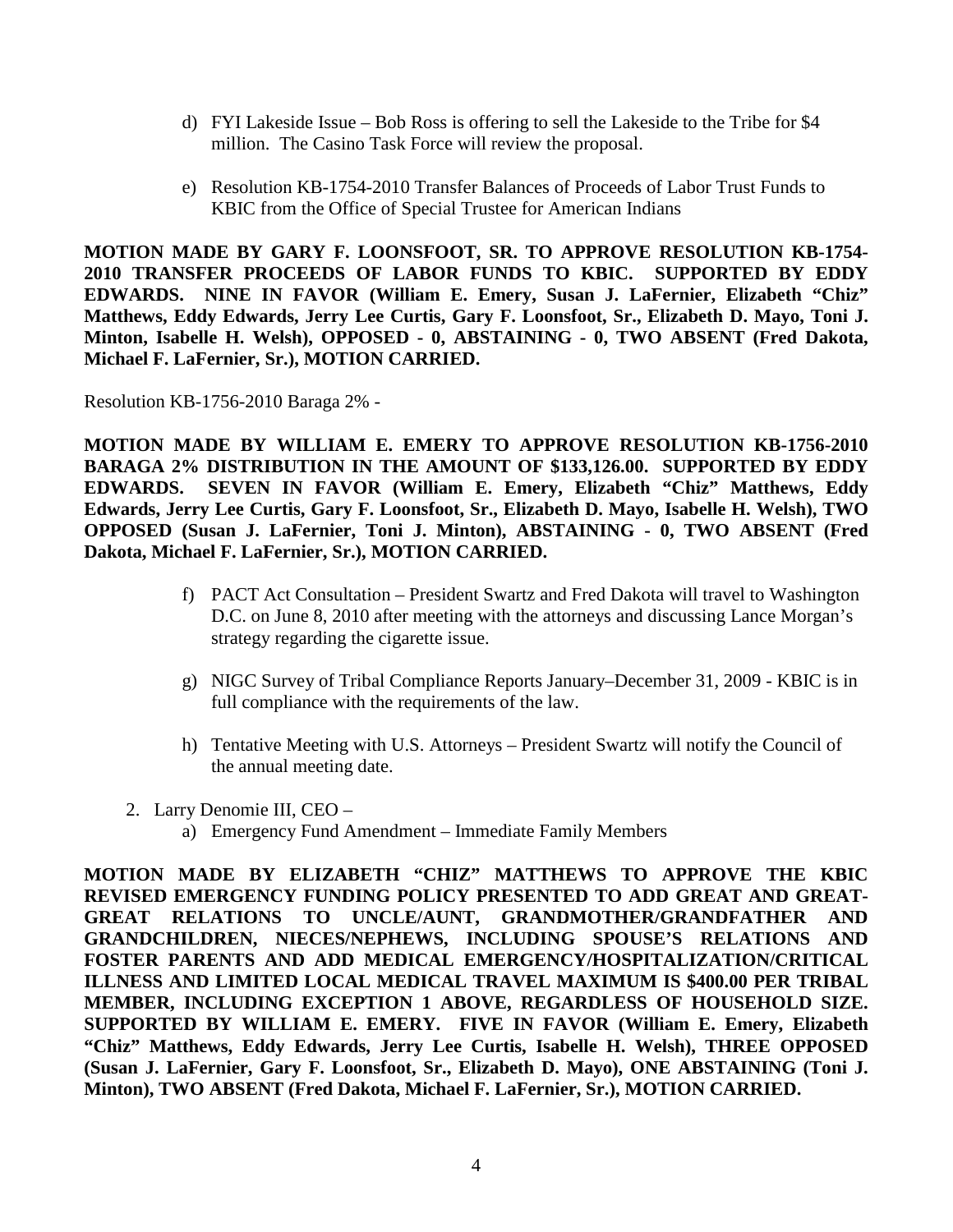Susan LaFernier stated her opposition: She is opposed because she feels this is going to be included in the donation policy review.

> b) Section 7.8 Attendances at Meetings Policy Amendment. This would provide the Beartown Firefighters the ability to attend trainings related to developing their skills and abilities. They requested 80 hours.

**MOTION MADE BY EDDY EDWARDS TO ADOPT THE PROPOSED POLICY AMENDMENT AND CHANGE TO 40 HOURS. SUPPORTED BY WILLIAM E. EMERY. NINE IN FAVOR (William E. Emery, Susan J. LaFernier, Elizabeth "Chiz" Matthews, Eddy Edwards, Jerry Lee Curtis, Gary F. Loonsfoot, Sr., Elizabeth D. Mayo, Toni J. Minton, Isabelle H. Welsh), OPPOSED - 0, ABSTAINING - 0, TWO ABSENT (Fred Dakota, Michael F. LaFernier, Sr.), MOTION CARRIED.**

**Lunch: 12:07 – 1:20 p.m.** 

# **Elizabeth Mayo and Isabelle Welsh left at 12:07 p.m.**

- 3. Bruce LaPointe, Project Manager
	- a) Request for Removal of Barn and two Outbuildings behind the Even Start House

**MOTION MADE BY EDDY EDWARDS TO TABLE THE DECISION ON THE REMOVAL AND SALVAGE OF THE OUTBUILDINGS UNTIL NEXT WEEK. SUPPORTED BY SUSAN J. LAFERNIER. SEVEN IN FAVOR (William E. Emery, Susan J. LaFernier, Elizabeth "Chiz" Matthews, Eddy Edwards, Jerry Lee Curtis, Gary F. Loonsfoot, Sr., Toni J. Minton), OPPOSED - 0, ABSTAINING - 0, FOUR ABSENT (Fred Dakota, Michael F. LaFernier, Sr., Elizabeth D. Mayo, Isabelle H. Welsh), MOTION CARRIED.** 

> b) Clinic Update: Eddy Edwards, Treasurer - Request to Release the Line of Credit \$310,000.00 with SNB for Ojibwa Builders

MOTION MADE BY EDDY EDWARDS TO RELEASE THE LINE OF CREDIT FROM SUPERIOR NATIONAL BANK WITH THE OJIBWA BUILDERS ON THE HEALTH CLINIC RENOVATION PROJECT. SUPPORTED BY WILLIAM E. EMERY.

## Discussion:

Toni Minton stated: She feels this is a direct conflict of interest for Eddy Edwards and William Emery to make this motion as both are members of the Ojibwa Housing Authority Board and Eddy is also the Housing Director.

Susan LaFernier stated: She is opposed because she does not have the information.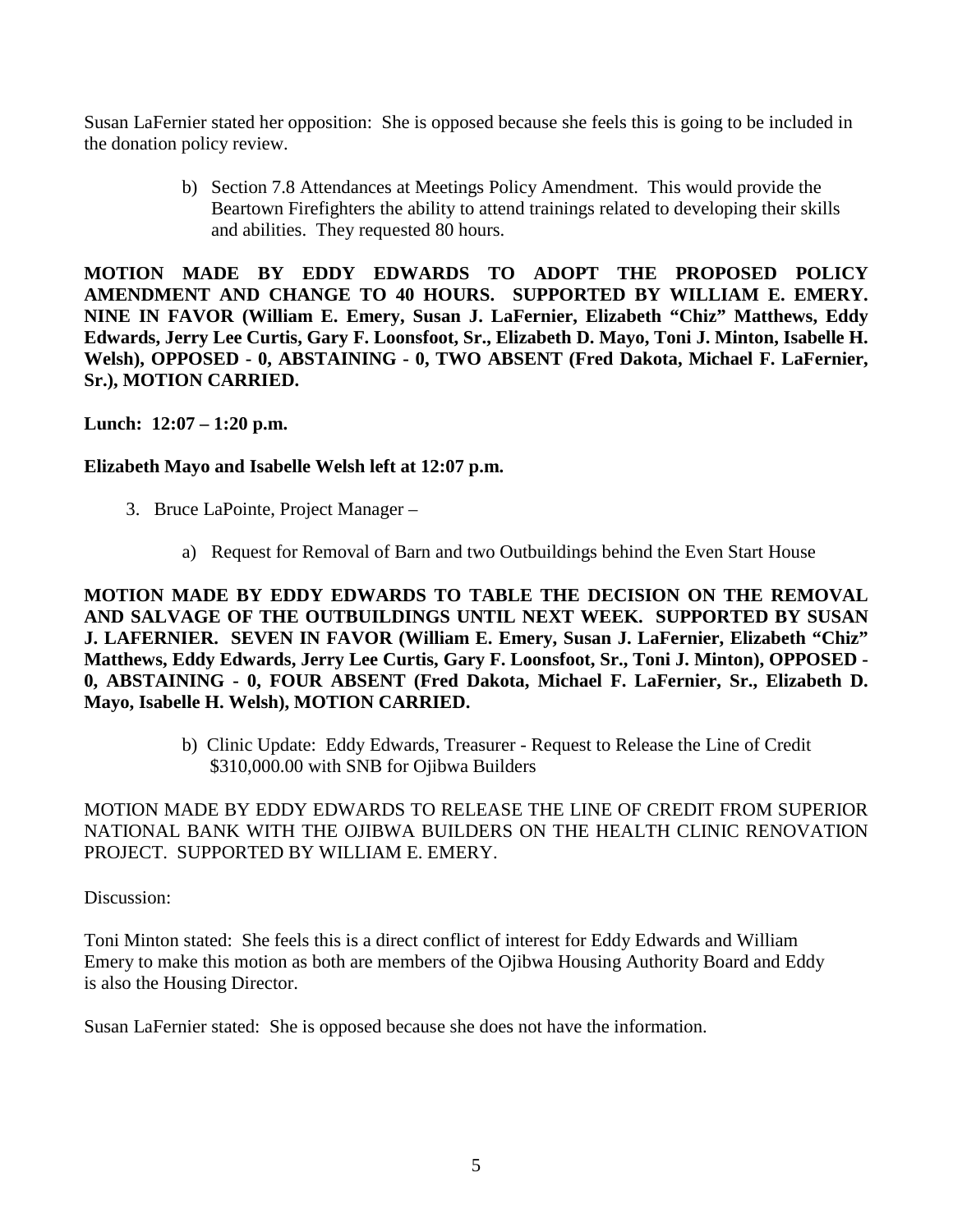**MOTION MADE BY SUSAN J. LAFERNIER TO TABLE UNTIL THE COUNCIL RECEIVES ALL OF THE INFORMATION ON THE CONTRACT AND IF THIS REQUEST IS ALLOWABLE. SUPPORTED BY TONI J. MINTON. THREE IN FAVOR (Susan J. LaFernier, Elizabeth "Chiz" Matthews, Toni J. Minton), FOUR OPPOSED (William E. Emery, Eddy Edwards, Jerry Lee Curtis, Gary F. Loonsfoot, Sr.), ABSTAINING - 0, FOUR ABSENT (Fred Dakota, Michael F. LaFernier, Sr., Elizabeth D. Mayo, Isabelle H. Welsh), MOTION DEFEATED.**

**MOTION MADE BY EDDY EDWARDS TO AMEND HIS MOTION, TO RELEASE HALF THE LINE OF CREDIT FROM SUPERIOR NATIONAL BANK TO MAKE IT HELPFUL FOR THE OJIBWA HOUSING AUTHORITY AND OJIBWA BUILDERS CASH FLOW. SUPPORTED BY WILLIAM E. EMERY. FOUR IN FAVOR (William E. Emery, Eddy Edwards, Jerry Lee Curtis, Gary F. Loonsfoot, Sr.), THREE OPPOSED (Susan J. LaFernier, Elizabeth "Chiz" Matthews, Toni J. Minton), ABSTAINING - 0, FOUR ABSENT (Fred Dakota, Michael F. LaFernier, Sr., Elizabeth D. Mayo, Isabelle H. Welsh), MOTION CARRIED.**

4. John Baker, Attorney – Business License Renewal Timothy Mayo All Purpose Dry Wall

**MOTION MADE BY WILLIAM E. EMERY TO APPROVE THE RENEWAL BUSINESS LICENSE FOR TIMOTHY MAYO'S ALL PURPOSE DRYWALL. SUPPORTED BY EDDY EDWARDS. SEVEN IN FAVOR (William E. Emery, Susan J. LaFernier, Elizabeth "Chiz" Matthews, Eddy Edwards, Jerry Lee Curtis, Gary F. Loonsfoot, Sr., Toni J. Minton), OPPOSED - 0, ABSTAINING - 0, FOUR ABSENT (Fred Dakota, Michael F. LaFernier, Sr., Elizabeth D. Mayo, Isabelle H. Welsh), MOTION CARRIED.** 

- J. Closed Session:
	- 1. Derek "Deve" Sever, Radio Station Manager Staff Reconfiguration and GM Commission
	- 2. Eddy Edwards, Treasurer
		- a) Baraga 2% [Done earlier in the day]
		- b) Accounting for Tribal Construction Company
	- 3. Christoph Geiger, Attorney/Jim Nardi, Human Resources Approval of Procedures Regarding Qualified Domestic Relation Orders
	- 4. Kathy Mayo, Community Health Director Dale Schmeisser Registered Dietician Services Agreement
	- 5. John Baker, Attorney
	- 6. Larry Denomie III, CEO
		- a) New Baraga Casino General Manager Contract/Jim Nardi, Human Resources
		- b) Department/Personnel Issue
	- 7. Economic Development Committee, Paul DesRochers, Jr., Chair/Gregg Nominelli, Economic Developer – Evaluation of Business Opportunity with GreenSand Corporation, Domenic Popko, President & CEO/Ralph Hodek, COO/Tiffany Popko, Vice President
	- 8. President Swartz
		- a) Kennecott
		- b) Marquette Casino Issue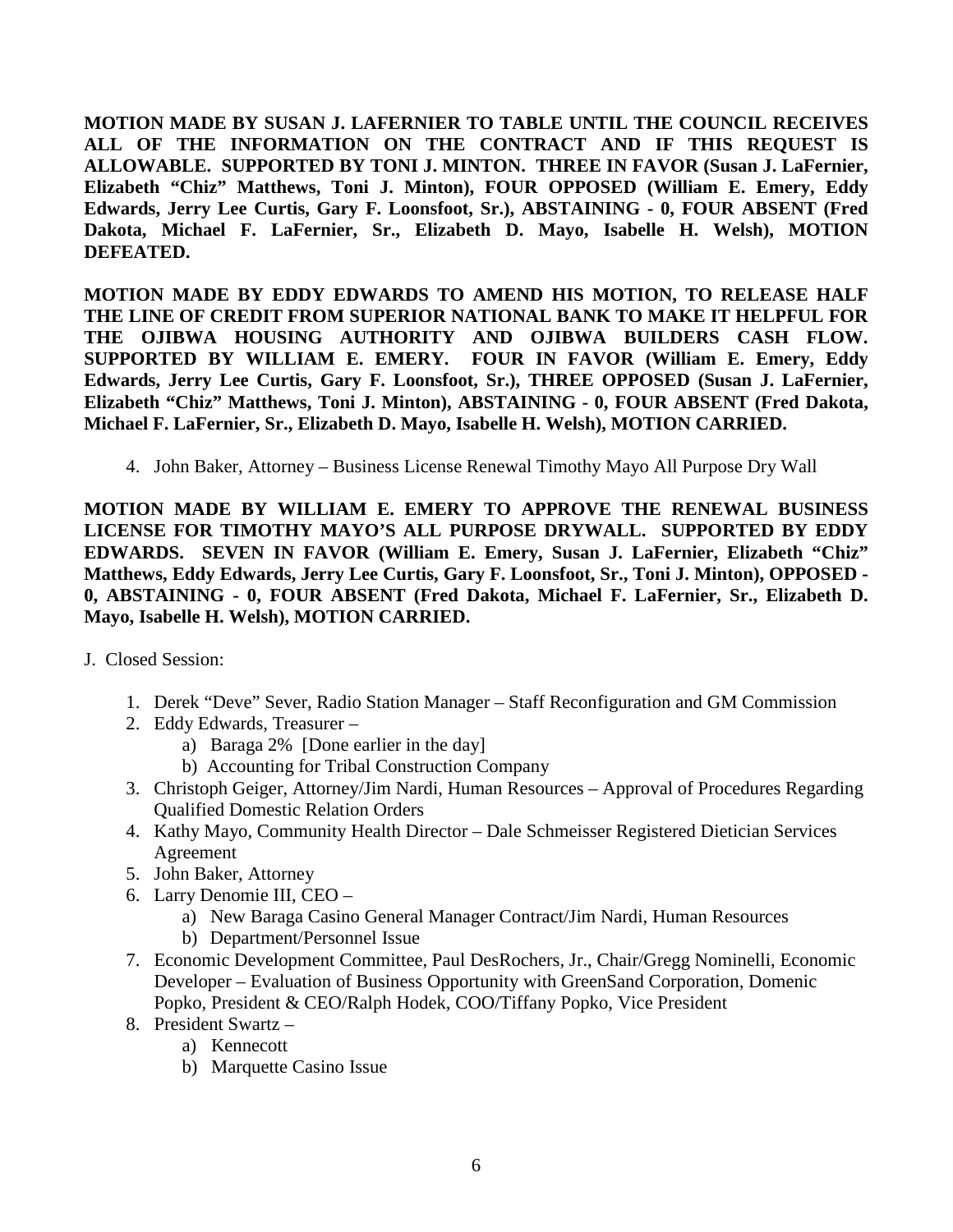**MOTION MADE BY EDDY EDWARDS TO GO INTO CLOSED SESSION AT 1:45 P.M. SUPPORTED BY GARY F. LOONSFOOT, SR. SEVEN IN FAVOR (William E. Emery, Susan J. LaFernier, Elizabeth "Chiz" Matthews, Eddy Edwards, Jerry Lee Curtis, Gary F. Loonsfoot, Sr., Toni J. Minton), OPPOSED - 0, ABSTAINING - 0, FOUR ABSENT (Fred Dakota, Michael F. LaFernier, Sr., Elizabeth D. Mayo, Isabelle H. Welsh), MOTION CARRIED.** 

**Mike LaFernier, Sr. arrived at 1:51 p.m.** 

**Break: 2:30 – 2:42 p.m.** 

**Gary Loonsfoot, Sr. left at 2:30 p.m.** 

**Jerry Lee Curtis left at 3:30 p.m.** 

**Break: 4:04 – 4:15 p.m.**

**MOTION MADE BY WILLIAM E. EMERY TO GO INTO OPEN SESSION AT 4:48 P.M. SUPPORTED BY MICHAEL F. LAFERNIER, SR. SIX IN FAVOR (William E. Emery, Susan J. LaFernier, Elizabeth "Chiz" Matthews, Eddy Edwards, Michael F. LaFernier, Sr., Toni J. Minton), OPPOSED - 0, ABSTAINING - 0, FIVE ABSENT (Jerry Lee Curtis, Fred Dakota, Gary F. Loonsfoot, Sr., Elizabeth D. Mayo, Isabelle H. Welsh), MOTION CARRIED.** 

Procedures Regarding Qualified Domestic Relation Orders –

**MOTION MADE BY EDDY EDWARDS TO APPROVE THE PROCEDURES FOR PROCESSING A DOMESTIC RELATIONS ORDER AND DELEGATING THAT PROCESS TO THE TRIBAL PRESIDENT. SUPPORTED BY WILLIAM E. EMERY. SIX IN FAVOR (William E. Emery, Susan J. LaFernier, Elizabeth "Chiz" Matthews, Eddy Edwards, Michael F. LaFernier, Sr., Toni J. Minton), OPPOSED - 0, ABSTAINING - 0, FIVE ABSENT (Jerry Lee Curtis, Fred Dakota, Gary F. Loonsfoot, Sr., Elizabeth D. Mayo, Isabelle H. Welsh), MOTION CARRIED.**

Dale Schmeisser, Registered Dietician, PhD Services Agreement – April 1, 2010 – March 31, 2011

**MOTION MADE BY EDDY EDWARDS TO APPROVE THE SERVICES AGREEMENT WITH DALE SCHMEISSER. SUPPORTED BY TONI J. MINTON. SIX IN FAVOR (William E. Emery, Susan J. LaFernier, Elizabeth "Chiz" Matthews, Eddy Edwards, Michael F. LaFernier, Sr., Toni J. Minton), OPPOSED - 0, ABSTAINING - 0, FIVE ABSENT (Jerry Lee Curtis, Fred Dakota, Gary F. Loonsfoot, Sr., Elizabeth D. Mayo, Isabelle H. Welsh), MOTION CARRIED.**